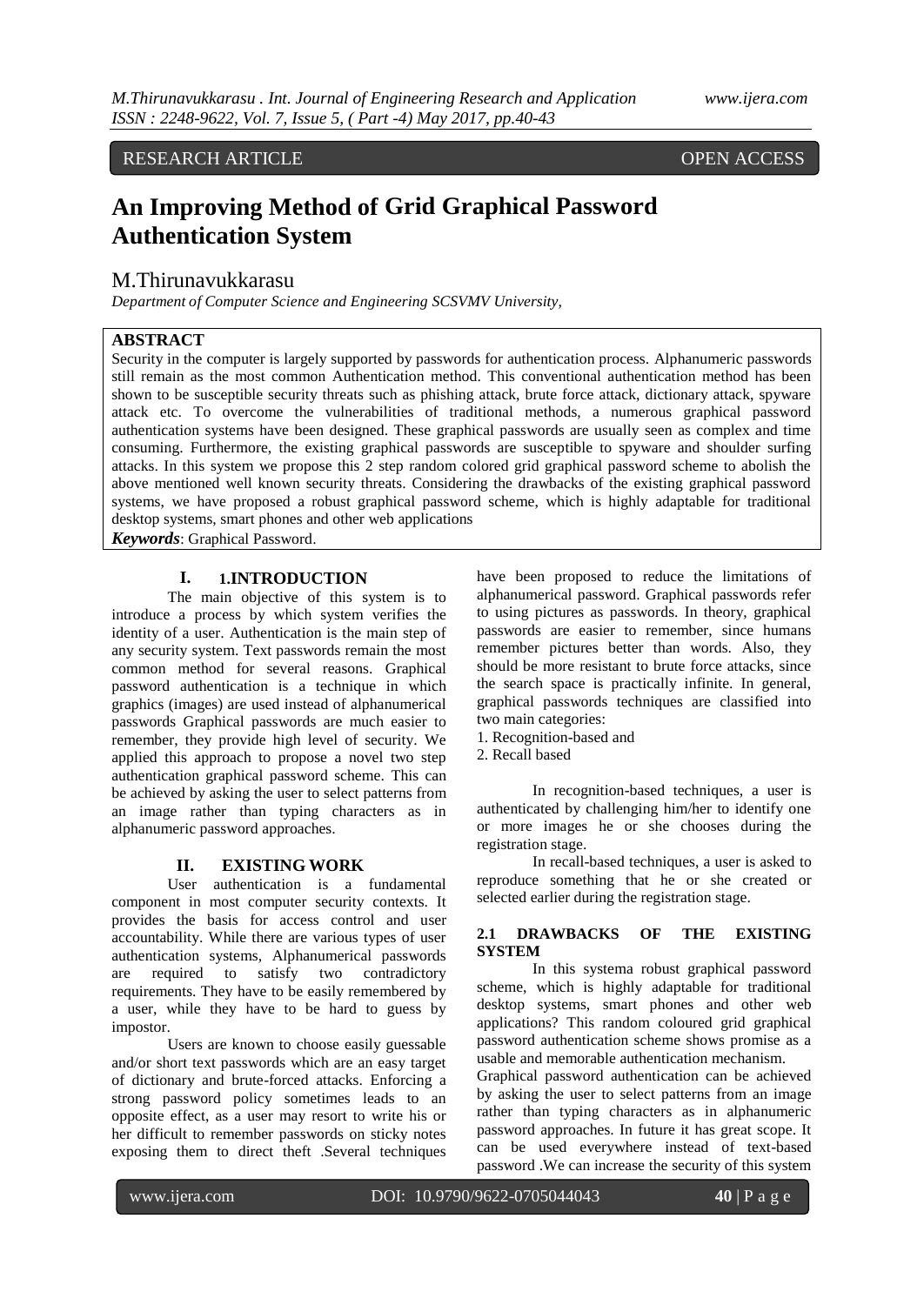by increasing the number of levels used, the number of tolerance squares used.

#### **III. PROPOSED SYSTEM**

Our proposed system consists of 2 phases. The first phase is the user registration phase and the second phase is the authentication phase.

#### **Phase 1:**

In this registration phase user enters his desired username and an alphanumeric password. After that user need to another password called pattern password. In that user need to enter the password in capital letters. Both the passwords should contain minimum six characters. Along with the setting up of passwords user need to answer for security questions, useful in case of forgotten case.



#### **Phase 2:**

In this phase (authentication phase) user will be authenticated in 4 steps.

Step 1: User enters his username

Step 2: A 6\*6 grid is shown to the user. User has to enter the first letter of the colour of the squares in which his password letters lie.

Step 3:In this step another 6\*6 grid is shown to the user. User has to enter the first letter of the colour of the squares through which his imaginary pattern line passes.



in which your passwords characters lie

Green-G Blue-B Yellow-Y Red-R Pink-P

password .......... Next

**Figure –** 1.2 Grid Diagram for User Name

Step 4:In this step verification of the password and security code is carried out by conducting a comparison in the background . For every login attempt step 2 and step 3 are carried out for the original password and security code which were set at registration phase. If the starting letters of the colours of the squares entered by the user matches with the starting letters of the colours of the squares generated in the background for the same grids, user will be granted access.

The squares of 6\*6 grids shown to the user contain 26 alphabets and 0-9 numerals. The squares of the grids are randomly colored using 6 different colors (Red, Blue, Green, Yellow, White and Pink). For each login attempt the colors squares of the grid are randomized, but the letters and numbers are places in an order for the convenience of the user. As the user enters the first letters of the colors there is no chance of phishing and shoulder surfing. Even if the intruder knows the color of the square through phishing or some spyware, he can't identify the exact password and security code since there will 6 same colored grids containing different characters. To increase the security levels the user is supposed to choose passwords which are at least 6 characters long.

#### **3.1 ADVANTAGES OF PROPOSED SYSTEM Dictionary Attacks**

Graphical passwords are less vulnerable to dictionary attacks. In our proposed system, as the user enters only the starting letters of the colours, it will be impractical to carry out dictionary attacks against this graphical password method.

#### **Guessing Attacks**

Guessing attack is another eminent strategy used by the intruders. Even if the attacker tries to guess the password, the security code used in our proposed system makes our system resilient against guessing attacks since user has a chance to select an imaginary pattern of his own choice. Even if the attacker tries on guessing the colors it would be of no use since the colours of the squares get changed for every login attempt. Hence the probability of guessing attacks is very low.

#### **Spyware attacks**

Excluding a few exception, key loggers and screen loggers cannot be used to attack against this method. By using a key logger if the attacker knows the colours of the squares in which the password characters lie, it would be of no use to him since there will be another 5 characters lying inthe same colours. The colours of the squares of the grid will be randomized for the next attempt he tries. Hence our proposed system is resistant to spyware attacks.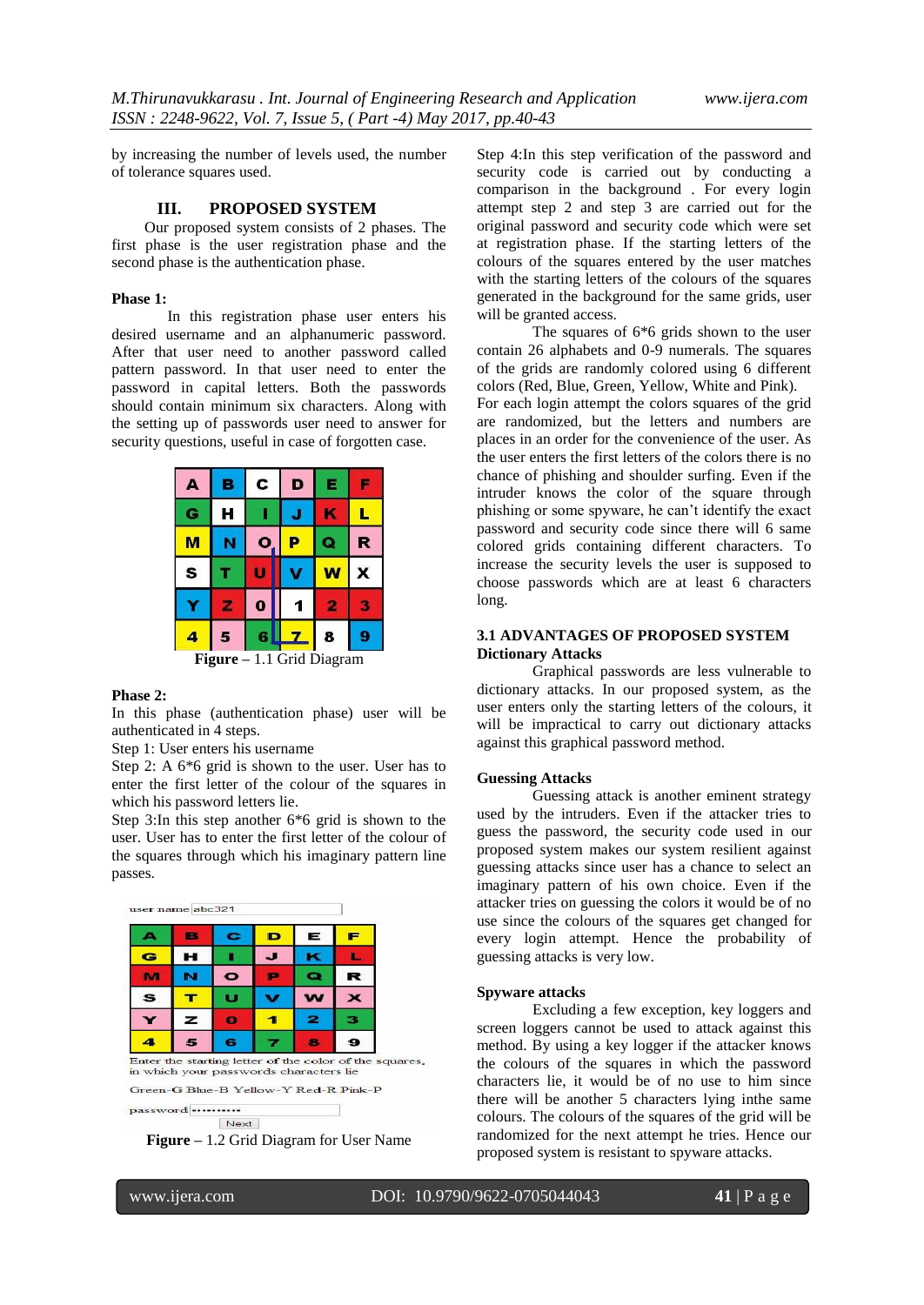$x - y$  of country of  $\overline{N}$ 

#### **Shoulder surfing**

Unlike recognition based graphical passwords, recall based graphical passwords are more resistant to shoulder surfing. In the proposed system, even if the peepers observes the colours of the square in which the password character lies, he cannot identify the exact password character since the user enters the first letter of the colours of the square (not the actual character).Thus proposed system is resilient to shoulder surfing attacks.

#### **Social Engineering**

Compared to ordinary alphanumeric passwords, it is inconvenient for a user to give his graphical password to another person. Hence graphical passwords are less susceptible to social engineering attacks.

#### **Phishing Attacks**

Phishing attacks are easily done in web applications. A phishing website can easily copy the login page from a legitimate site, including the area for entering the graphical password. In the proposed system when the users enters their username and the starting letters of the colours of the squares in the phishing site this entire information is sent to the attacker. Even if the attacker knows the colours of the grids he cannot identify the exact code since there will be 5 other characters residing in the same coloured grid.

#### **IV. SYSTEM DESIGN STRUCTURE**

It is a three-tier (layered) architecture is a client-server architecture in which the user interface and data storage and data access are developed and maintained as independent.The Architecture of Outing pass management system is based on threetier architecture. The three logical tiers are

- Presentation tier HTML Web forms.
- Middle tier JSP.
- Data tier- Database.







**Fig 5.1** Welcome Page

#### **5.2 REGISTRATION PAGE**



**Fig 5.1** Registration Page

### **5.3 LOGIN PAGE**



**Fig 5.3** Login Page